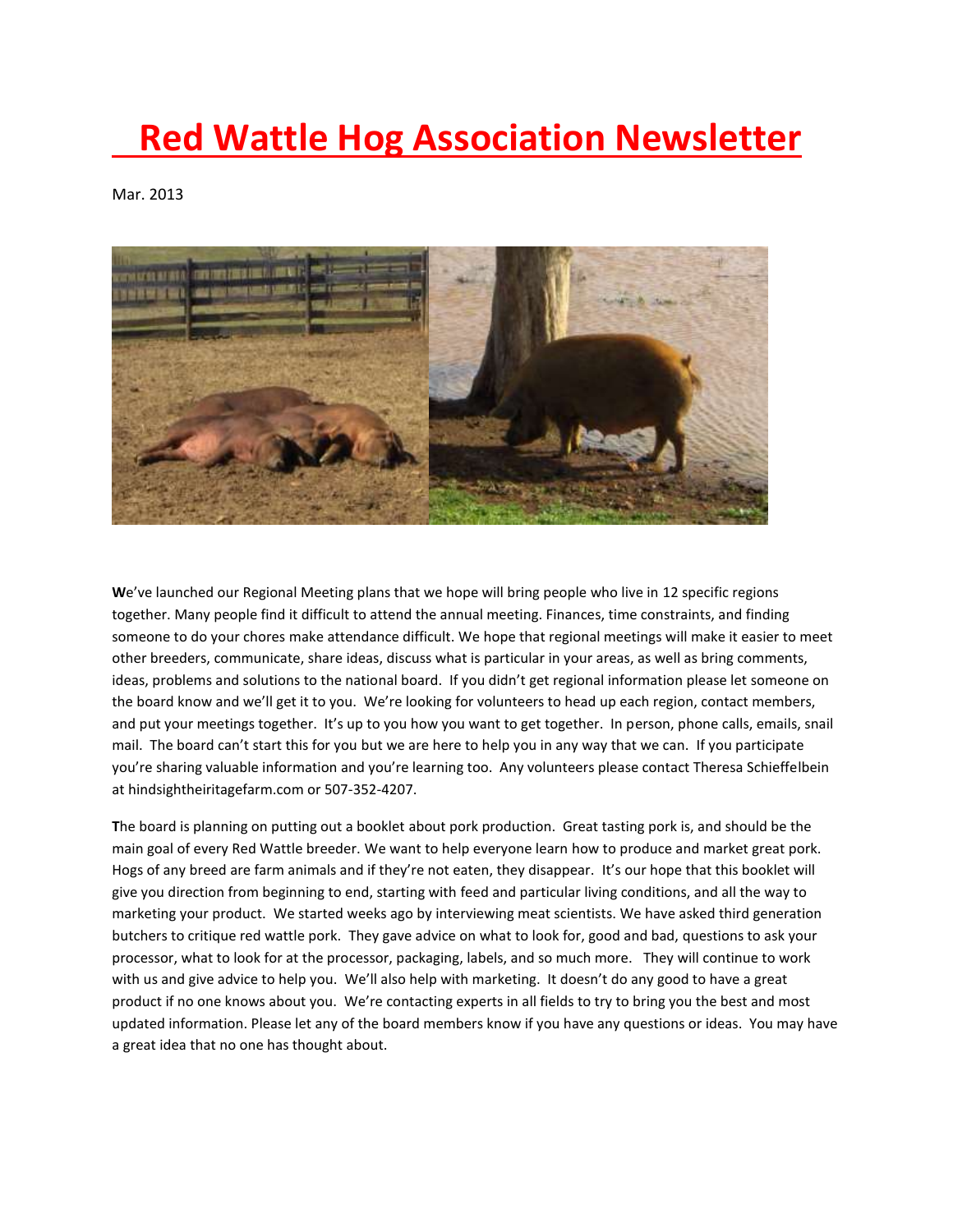**W**e're also researching artificial insemination, or AI. It's not been used with red wattles that we know of but it's coming whether some people like it or not. Progress has been made in that industry and we all know we'll be exposed to it sooner or later. We're trying to research the effects it may have on heritage hogs and those that are lower in population than some. Using boar semen would make it easier and cheaper on some breeders but it wouldn't be good to overuse a few particular boars. We should also make sure that the boars used are of really good quality. Guidelines need to be thought about for your protection as a breeder, and also for the protection of the breed. We could use your thoughts and suggestions.

**W**e're working on compiling pictures for a calendar too. It's a wonderful marketing tool for the RWHA and can be for individual breeders too. We're looking for pictures. Some people have already submitted theirs but we need more. If you want us to, we'll have your contact information put on your picture. We also want to include a gestation calendar, ear notching guide, and several other good recordkeeping papers with the calendar. If you have any suggestions please let us know.

**W**e've been busy at work along with a few volunteers researching Red Wattle history. We've traveled for interviews with long term breeders and had them dig through cobwebs in attics and cellars. Quite a few of them are still around and they still love their Red Wattles. We've searched libraries, newspapers and magazines and even interview neighbors and other family members. We're working hard on compiling more history for you and the RWHA. I know most of you will be excited to see what we've found. We're not done either. In the future we'll be busy putting everything together for you and our hope is to have it placed on the website for everyone to see. There are lots of interesting articles and pictures for you to see. I know you'll enjoy it. If anyone out there has any "OLD" information, please let us know. We'll accept copies. We'd welcome anyone wanting to help.

**We** hope everyone was able to go to the Stockman Grass Farmer website to request their free issue of the magazine. The RWHA wrote a small article free of charge, and also advertised with them. It's a great publication for small farmers. If anyone has any suggestions for advertising please let us know. We're looking for alternatives.

**M**aster Breeder Kelly Klober has generously offered to attend our next annual meeting. He's even suggested a pig/hog auction if enough people are interested, and he'll be the auctioneer! This would also be great advertising for the RWHA and you. We'll keep you up to date as that progress.

**A**n anonymous person has donated the RWHA with 3 books to give away to our membership. There will be a drawing soon by a neutral party of all members, and the names selected will be mailed the books. The book title is *Managing Breeds for a Secure Future. Strategies for Breeders and Breed Associations,* written by D. Phillip Sponenberg and Donald E. Bixby. This book contains helpful information and guidance for anyone and we hope the winners use them often. Winners will be announced in our next newsletter. Good luck to all.

**I**n an effort to respect our member's privacy the RWHA has chosen to only send official RWHA information by snail mail. Please feel free to email or phone any of the board members individually at any time and we all will do the same. This is an added and unexpected expense but we feel a necessary one. We thank you for your patience and your understanding.